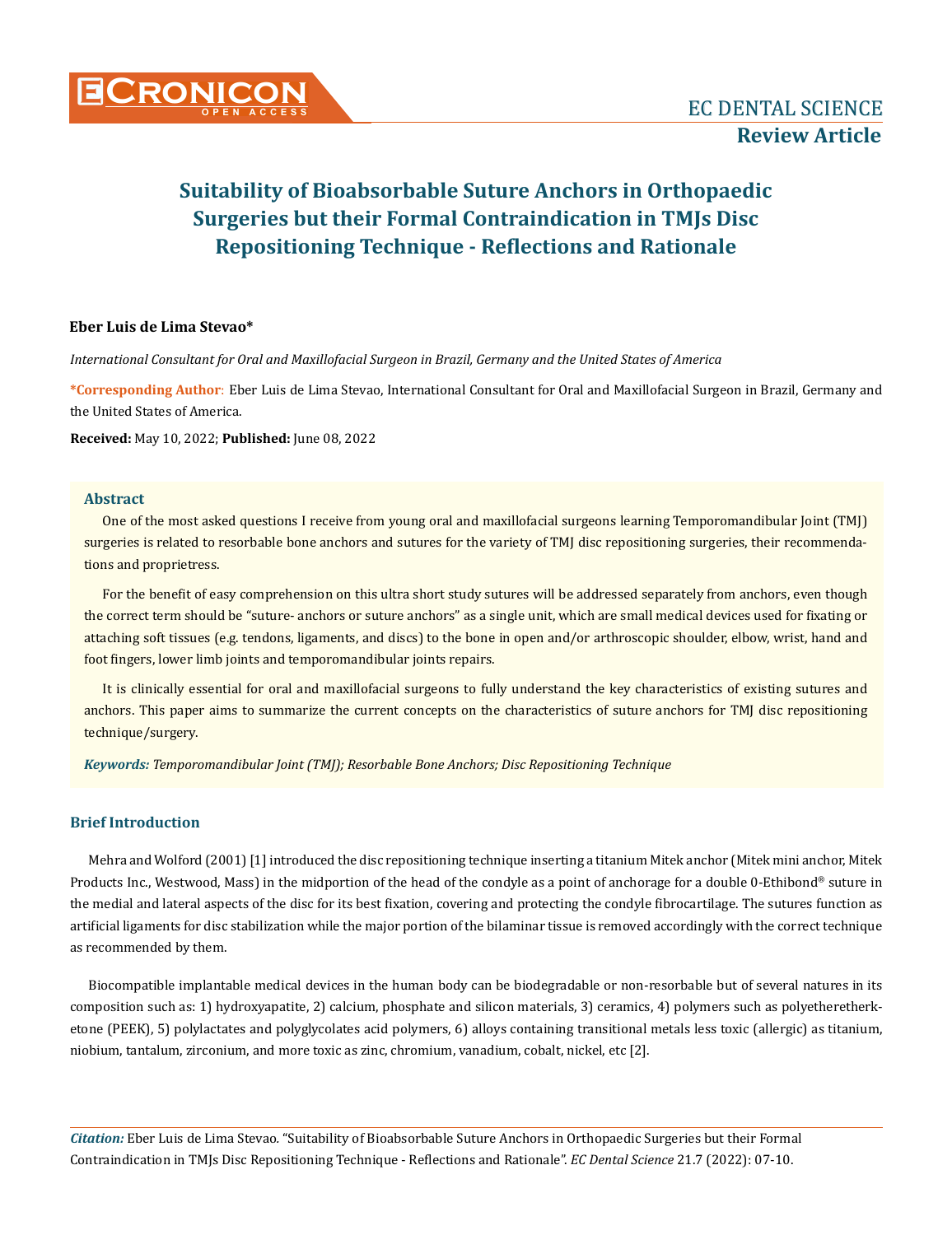## **Suitability of Bioabsorbable Suture Anchors in Orthopaedic Surgeries but their Formal Contraindication in TMJs Disc Repositioning Technique - Reflections and Rationale**

Anchors and sutures used in TMJ (disc repositioning) surgery/technique should constantly coalesce two main factors which make them appropriate for its application, not only the biological compatibility but mainly their non-resorbable structure in order to fulfill the mechanical requirements for this type of surgical procedure. So, the non-bioresorbable nature of TMJ anchors and sutures are vital for long term surgery stability.

Complications of sutures and anchors may include: a) passive migration, b) loosening of sutures, c) cartilage damage as rupture, d) interference with diagnostic and/or postoperative imaging, such as computed tomography scans and magnetic resonance imaging [3,4].

Because of the TMJ origin, nature, location, and its mechanical specificity which in one aspect involves a disc anatomically seated over the most superior-anterior aspect of the head of the condyle, there sustained in position by the anterior, posterior, medial and lateral ligaments, all locked inside the articular cavity by a capsule, any suture and anchor should preferably remain permanently in position due to a slow and long term these structures take to repair, guaranteeing the success of not only the posterior disc repositioning technique but also to relocate the disc anteriorly those cases where dorsal dislocating is found through a specific surgical technique described by Stevao (2007) [5]. Another aspect is that the articular disc has a crucial role for regeneration/repair of a damaged condyle as shown by Hayashi., *et al.* (2014) [6] in their experimental animal studies. Hence the indication for these TMJ techniques as early as the diagnose is made with the magnetic resonance imaging (MRI) findings.

It is well known that several aspects are related to the success of TMJ disc repositioning such as but not limited to: a) knowledge of TMJ anatomy, b) correct diagnosis, c) proper treatment for the diagnosed TMJ disease, d) intense training in TMJ surgery for developing best surgical skills, e) profound understanding of TMJ imaginology, f) non-resorbable TMJ anchors and sutures.

#### **Rationale for TMJ disc repositioning non-resorbable materials**

So, the question comes back again why non-resorbability is so important when TMJ disc repositioning is concerned?

The sutures used for TMJ disc repositioning technique ideally should be 0-Ethibond®/Ethibond Excell® which is a synthetic (polyester - ethylene terephthalate), non-resorbable, multifilament suture [7]. This suture does not easily rupture during knots manipulation and maintain its structure for long term. Being a rather thick suture number zero (0) and braided it helps to prevent the TMJ disc rupture when traction is placed during surgical disc pull back to its anatomical position. This rip disc apart would undesirably occur with a thin nylon suture. Ethylene would induce to fibrous formation where it passes the TMJ disc being very beneficial, reinforcing its adhesion to the disc fibrocartilage which is formed by a dense fibrous connective tissue composed 85 per cent of collagen type I per dry weight [8].

The Ethibond® sutures do never degrade but in opposition they do not osseointegrate to the condyle medullary bone, a vital factor to be considered, allowing its passage through the formed bone hole slowly repaired around the polyester material when pull-out force is applied.

After the TMJ surgery and with the weeks passing by, healing process advances, and patients start to increase the mandibular movements, mostly permitting translation of the condyle over the articular eminence and this extended movement would cause the sutures to loosely run across the bone tunnel formed around them ultimately evading the bone structure if not tied up/anchored to a non-resorbable material inside the bone.

Equally, the ideal TMJ anchor should be nonbiodegradable, osseointegrable but not necessarily metallic material. The osseointegration capacity would not allow any progressive and/or passive migration by the resorption/deposition normal bone physiology or bone remodeling cycle [9].

*Citation:* Eber Luis de Lima Stevao*.* "Suitability of Bioabsorbable Suture Anchors in Orthopaedic Surgeries but their Formal Contraindication in TMJs Disc Repositioning Technique - Reflections and Rationale". *EC Dental Science* 21.7 (2022): 07-10.

08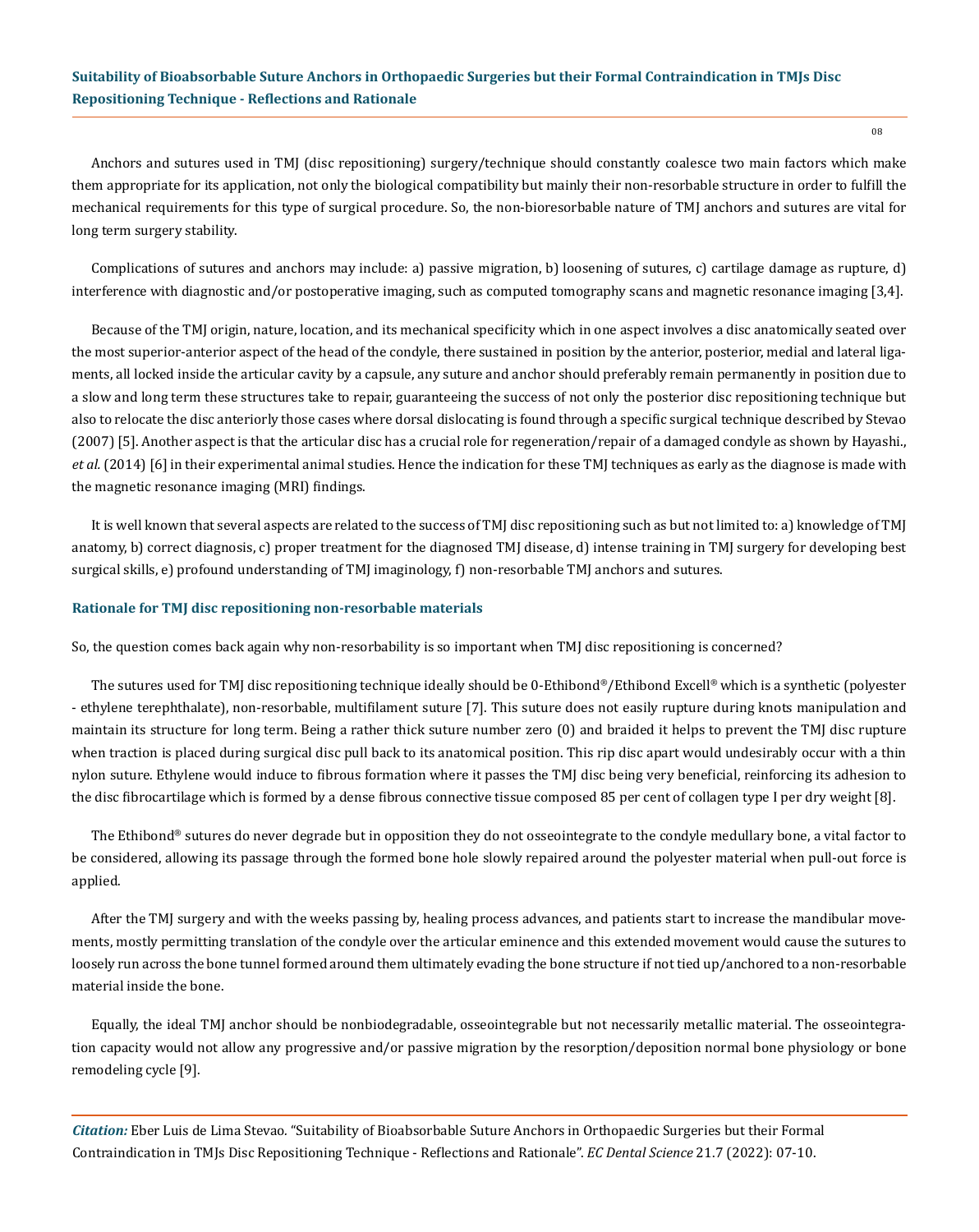## **Suitability of Bioabsorbable Suture Anchors in Orthopaedic Surgeries but their Formal Contraindication in TMJs Disc Repositioning Technique - Reflections and Rationale**

Even though PEEK materials show high strength, strong mechanical properties, good wear- and heat-resistance, excellent chemical and biological resistance, good postoperative imaging, stable fixation, and no complications associated with polymer degradation, the main predicament with PEEK is its poor osseointegration [10]. Nonetheless it has its application in other TMJ surgeries.

Now, if the anchor disintegrates and is resorbed away, its mechanical properties do not serve anymore for the key purpose of holding the sutures in position which will be loosened and serving of no extra support for the TMJ disc. Even though the remaining portion of the bilaminar disc is sutures back to the most posterior aspect of the repositioned disc, it has not the needed strength to hold the disc in the new position.

Independently whether the sutures or the anchor failures in its mechanical properties (non-degradability, strength, etc.), a possible relapse of the TMJ disc to the previous position found prior the TMJ surgery is a real concern for the surgeon and should be investigated as soon as the first signs and symptoms are related by the patient.

A TMJ disc relapse with the accumulation of polyester sutures on the top of the condyle possibly stationed in most posterior aspect of the articular fossa, close to the remaining portion of the bilaminar tissue, would cause formation of a membrane/capsule rich in inflammatory cells, increasing the presence of inflammatory mediators and up-regulated factors in the particular joint, increasing the MRI visible effusion, therefore promoting further destructuring of the TMJ components [11,12].

If no regular follow-ups are maintained and these conditions progress for long period of time, then the disease left by its own course will definitely condemn the joint which will demand further and more aggressive surgery under hospitalization. Physiotherapy, viscosupplementation of the diseased joint and TMJ lavage with medication delivery inside the joint will have neither indication nor any value for this condition, only increasing medical costs and patient sufferings.

#### **Conclusion**

An ideal nonbiodegradable sutures and anchor would provide adequate mechanical fixation, have excellent biocompatibility, and decrease the prevalence of peri-anchor cyst formation. The perfect suitable non-bioresorbable sutures and anchor materials have not been invented yet.

The development of new materials for orthopaedics such as PEEK anchor to avoid insertion of transitional metals in human bodies has been an enormous advance in bone surgery [13] and it is projected that the adoption of biocomposite materials supporting osteoconductive ingrowth are the possible future in terms of bone anchors for TMJ disc repositioning.

For all these aspects above, it is essential that oral and maxillofacial surgeons understand key characteristics of a variety of currently available anchors before choosing among them.

Using the indicated and correct TMJ disc repositioning technique as described by Mehra and Wolford (2001) [1], along with the recommended and precise materials are not just essential but mandatory for not having a TMJ disc relapse and a long term success for this type TMJ surgery.

## **Conflict of Interest**

No potential conflict of interest relevant to this article is involved in this article nor was reported by the author.

*Citation:* Eber Luis de Lima Stevao*.* "Suitability of Bioabsorbable Suture Anchors in Orthopaedic Surgeries but their Formal Contraindication in TMJs Disc Repositioning Technique - Reflections and Rationale". *EC Dental Science* 21.7 (2022): 07-10.

09